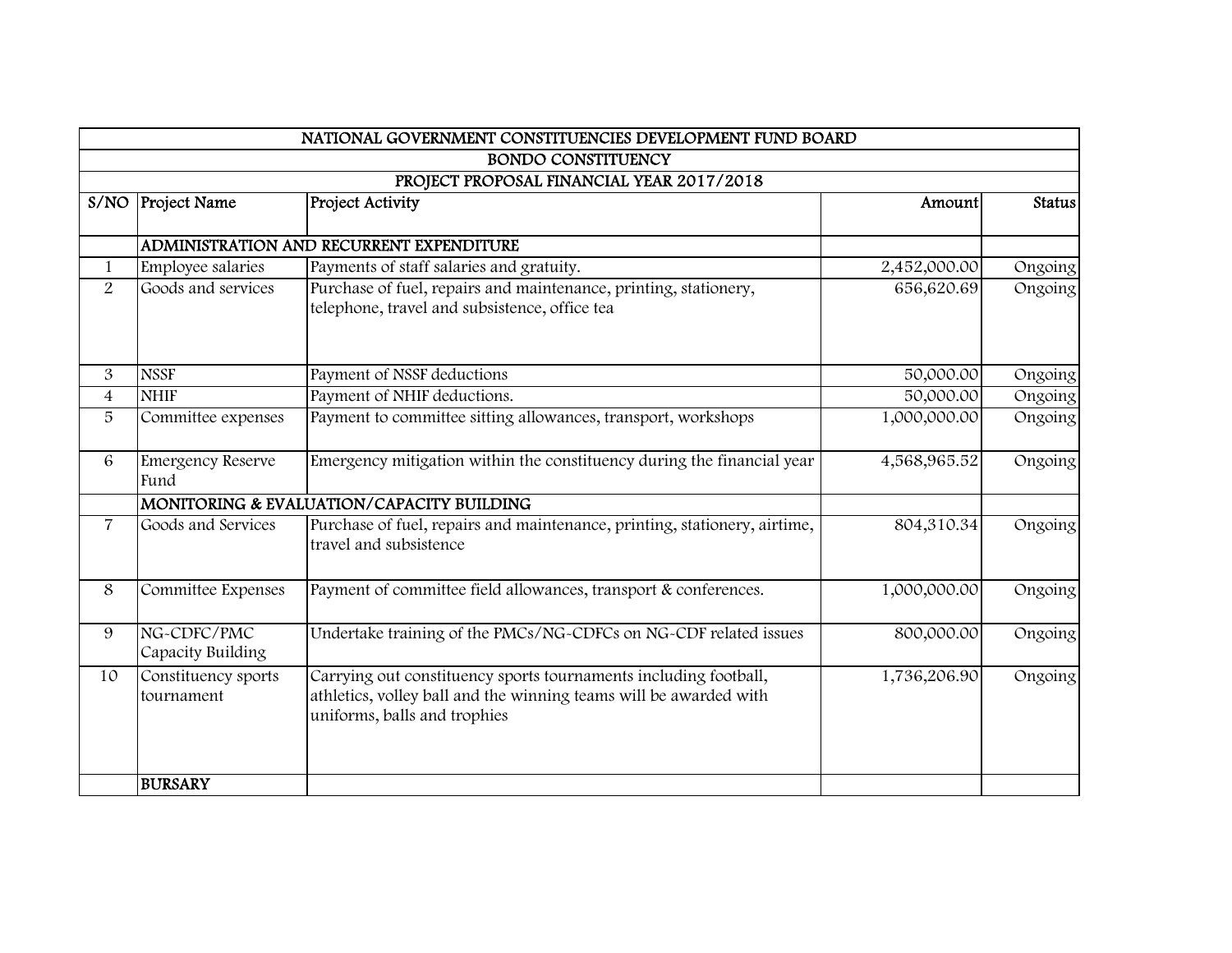| 11 | <b>Bursary Secondary</b><br>Schools                                      | Provision of bursary to needy and bright students in Secondary Schools                                                                                                                                         | 3,500,000.00 | Ongoing    |
|----|--------------------------------------------------------------------------|----------------------------------------------------------------------------------------------------------------------------------------------------------------------------------------------------------------|--------------|------------|
| 12 | <b>Bursary for Tertiary</b><br>Institutions (Colleges &<br>universities) | Provision of bursary to needy and bright students in tertiary institutions                                                                                                                                     | 4,000,000.00 | Ongoing    |
| 13 | <b>NHIF Social Security</b><br>Programme                                 | Payment of NHIF to special interest persons among the 6 wards<br>approximately 500 people $(a)$ Kshs.6,000                                                                                                     | 3,000,000.00 | Ongoing    |
| 14 | Strategic Plan                                                           | Development of constituency strategic plan.                                                                                                                                                                    | 3,000,000.00 | <b>New</b> |
| 15 | NG-CDF Office Bondo                                                      | Renovation of office; fittings, plastering and painting (Kshs.2,000,000),<br>fencing using chain link & concrete post & gate installation<br>(Kshs.600,000), construction of 4 door pit latrine (Kshs.400,000) | 3,000,000.00 | <b>New</b> |
|    | <b>CONSTITUENCY</b><br><b>INNOVATION HUB</b><br><b>PROJECTS</b>          |                                                                                                                                                                                                                |              |            |
| 16 | Bondo NG-CDF Office                                                      | Installation of satellite antenna, router, digital access kit and digital<br>ruggedized tablets, Wi-Fi with outdoor wireless devise complete with<br>12U cabinet complete with installation accessories        | 1,169,256.80 | <b>New</b> |
| 17 | Barkowino Secondary<br>School                                            | Installation of satellite antenna, router, digital access kit and digital<br>ruggedized tablets, Wi-Fi with outdoor wireless devise complete with<br>12U cabinet complete with installation accessories        | 1,169,256.80 | <b>New</b> |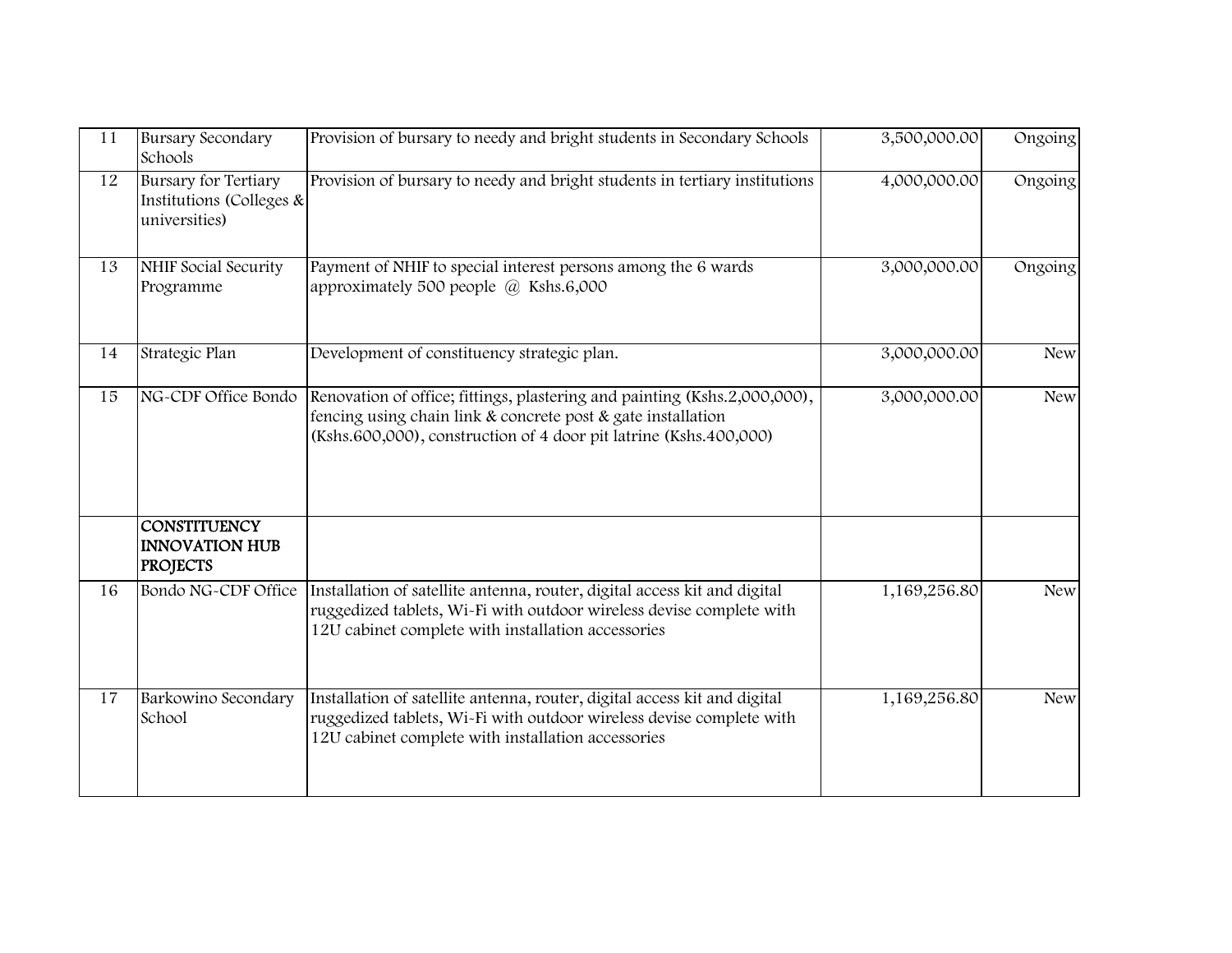| 18 | Bondo Township<br>Secondary School | Installation of satellite antenna, router, digital access kit and digital<br>ruggedized tablets, Wi-Fi with outdoor wireless devise complete with<br>12U cabinet complete with installation accessories        | 1,169,256.80 | <b>New</b> |
|----|------------------------------------|----------------------------------------------------------------------------------------------------------------------------------------------------------------------------------------------------------------|--------------|------------|
| 19 | Nango Social Hall                  | Installation of satellite antenna, router, digital access kit and digital<br>ruggedized tablets, Wi-Fi with outdoor wireless devise complete with<br>12U cabinet complete with installation accessories        | 1,169,256.80 | <b>New</b> |
|    | <b>SECURITY</b>                    |                                                                                                                                                                                                                |              |            |
| 20 | Sare - Uharia Beach<br>Community   | Purchase of patrol boat to enhance security along the beach                                                                                                                                                    | 500,000.00   | <b>New</b> |
| 21 | Ndira AP Post                      | Construction of 3 AP staff houses                                                                                                                                                                              | 1,200,000.00 | <b>New</b> |
| 22 | Uhanya AP Post                     | Plastering, fittings and painting of 3 AP staff houses (Kshs.700,000),<br>fencing with barbed wire and cedar post and gate installation<br>(Kshs.200,000), construction of 4 -door pit latrines (Kshs.400,000) | 1,300,000.00 | <b>New</b> |
|    | <b>PRIMARY SCHOOLS</b>             |                                                                                                                                                                                                                |              |            |
| 23 |                                    | Abidha Primary School Renovation of 5 classrooms; plastering, screeding, fittings, painting and<br>roofing                                                                                                     | 1,200,000.00 | <b>New</b> |
| 24 | Barmuofu Primary<br>School         | Foundation, walling, plastering, painting & roofing of 1 classroom                                                                                                                                             | 800,000.00   | <b>New</b> |
| 25 | DierAora Primary<br>School         | Foundation, walling, plastering, painting & roofing of 1 classroom                                                                                                                                             | 800,000.00   |            |
| 26 | Barkowino Primary<br>School        | Foundation, walling, plastering, painting & roofing of 1 classroom                                                                                                                                             | 800,000.00   | <b>New</b> |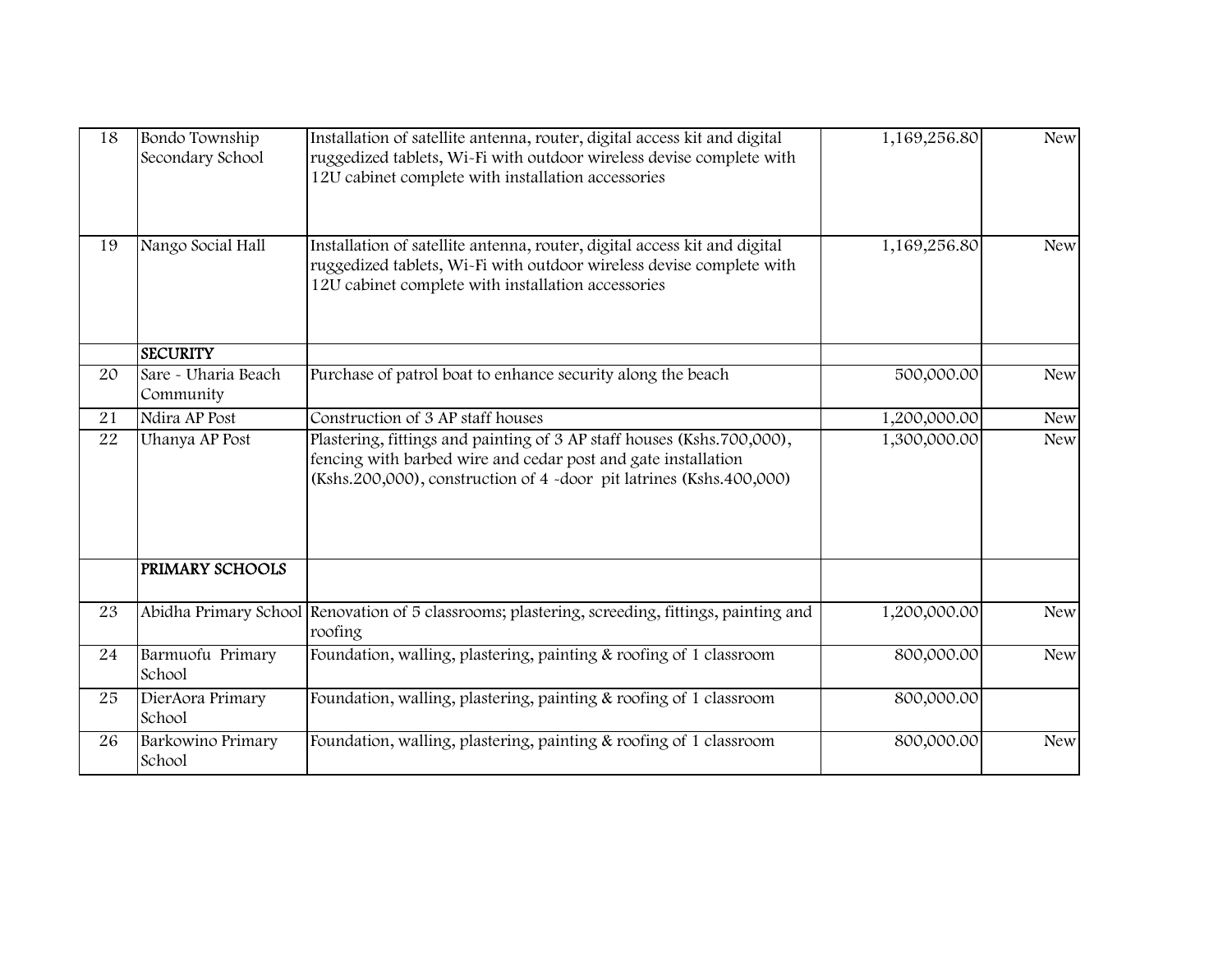| 27 | Sika Primary School                 | Foundation, walling, plastering, painting & roofing of 1 classroom                       | 1,000,000.00 | <b>New</b> |
|----|-------------------------------------|------------------------------------------------------------------------------------------|--------------|------------|
| 28 |                                     | Ugadhi Primary School Floor hacking, screeding, plastering $\&$ painting of 3 classrooms | 679,007.27   | <b>New</b> |
| 29 | Bar-Awendo Primary<br>School        | Foundation, walling, plastering, painting & roofing of 1 classroom                       | 800,000.00   | <b>New</b> |
| 30 | <b>SECONDARY</b><br><b>SCHOOLS</b>  |                                                                                          |              |            |
| 31 | School                              | Ulowa Girls Secondary Plastering, painting & fitting of a labaratory                     | 400,000.00   | <b>New</b> |
| 32 | Gobei Mixed<br>Secondary School     | Purchase of a school bus                                                                 | 3,000,000.00 | Ongoing    |
| 33 | Uyawi Seconday<br>School            | Purchase of a school bus                                                                 | 4,000,000.00 | Ongoing    |
| 34 | Barchando Girls<br>Secondary School | Plastering, fittings & painting of administration block                                  | 1,500,000.00 | Ongoing    |
| 35 | Jusa Secondary School               | Purchase of a school bus                                                                 | 6,000,000.00 | <b>New</b> |
| 36 | Nyawita Secondary<br>School         | Plastering, painting, fitings & roofing of a classroom                                   | 500,000.00   | Ongoing    |
| 37 | Agwara Secondary<br>School          | Plastering, painting, fitings & roofing of a classroom                                   | 500,000.00   | Ongoing    |
| 38 | Maranda Primary<br>School           | Purchase & planting of tree seedlings                                                    | 289,367.82   | <b>New</b> |
| 39 | Okola Primary School                | Purchase & planting of tree seedlings                                                    | 289,367.82   | <b>New</b> |
| 40 |                                     | Gombe Primary School Purchase & planting of tree seedlings                               | 289,367.82   | <b>New</b> |
| 41 | Wambarra Primary<br>School          | Purchase & planting of tree seedlings                                                    | 289,367.82   | <b>New</b> |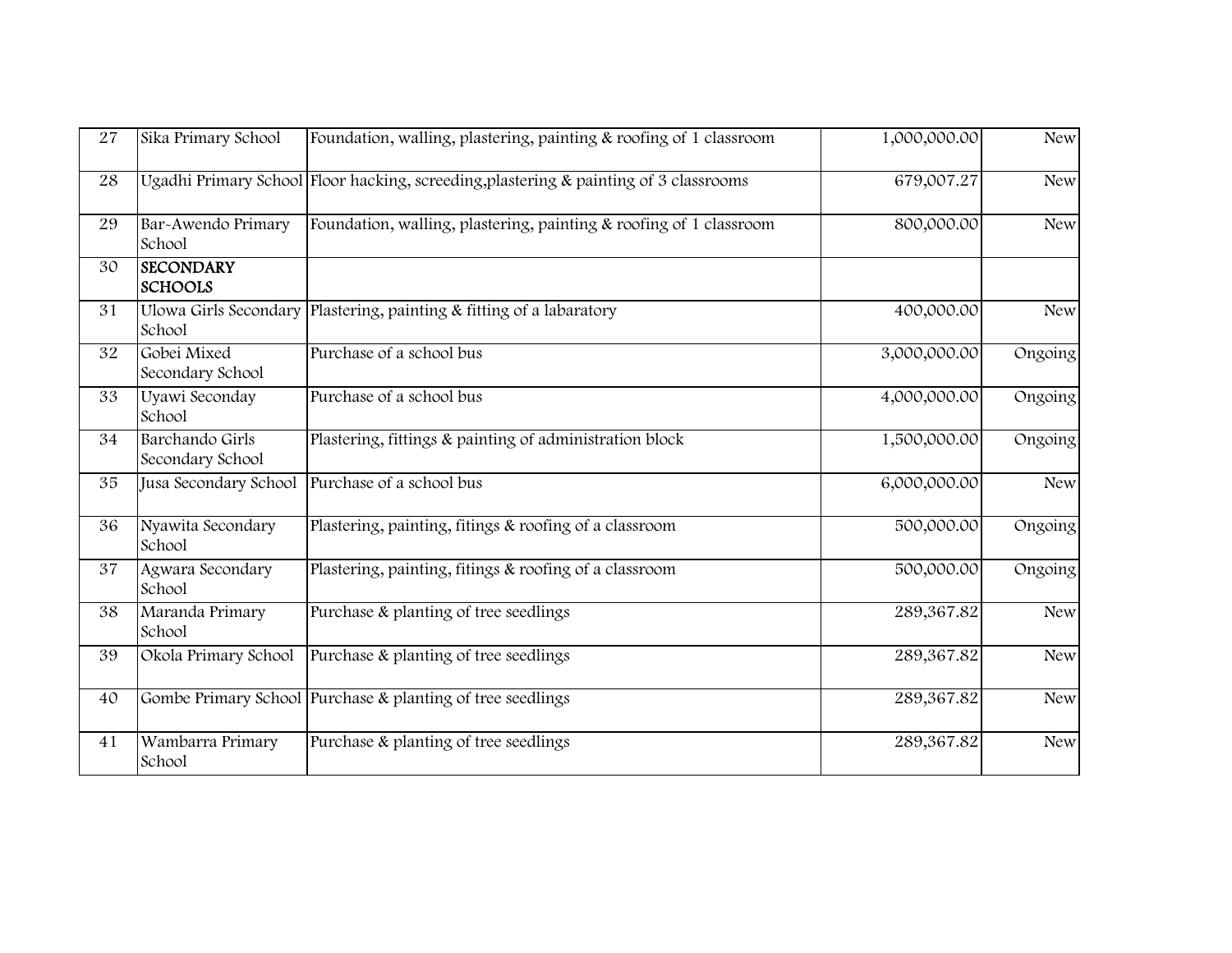| 42             | Wambasa Primary<br>school                       | Purchase & planting of tree seedlings                                                                             | 289,367.82          | <b>New</b> |
|----------------|-------------------------------------------------|-------------------------------------------------------------------------------------------------------------------|---------------------|------------|
| 43             |                                                 | Rapogi Primary School Purchase & planting of tree seedlings                                                       | 289,367.82          | <b>New</b> |
|                | <b>TOTAL</b>                                    |                                                                                                                   | 61,010,344.84       |            |
|                |                                                 | ADMINISTRATION AND RECURRENT EXPENDITURE                                                                          |                     |            |
|                | Administration and<br>Recurrent Expenditure     | To cater for administration and recurrent expenditure                                                             | 1,000,000.00        | Ongoing    |
|                | <b>BURSARY</b>                                  |                                                                                                                   |                     |            |
| $\overline{2}$ | Bursary                                         | Payment of bursary to needy students in Secondary and Tertiary<br>Institutions                                    | 4,500,000.00        | Ongoing    |
|                | <b>TOTAL</b>                                    |                                                                                                                   | 5,500,000.00        |            |
|                | <b>TOTAL ALLOCATION</b>                         |                                                                                                                   | 66,510,344.84       |            |
|                | ADDITIONAL ALLOCATION                           |                                                                                                                   |                     |            |
|                | Administration &<br>Recurrent Expenditure       |                                                                                                                   |                     |            |
|                | 1 Goods and services                            | Purchase of fuel, repairs and maintenance, printing, stationery,<br>telephone, travel and subsistence, office tea | 682,758.62 On-going |            |
|                | Emergency                                       |                                                                                                                   |                     |            |
|                | <b>Emergency Reserve</b>                        | To cater for any unforeseen occurrences in the Constituency during the<br>financial year                          | 568,965.51 On-going |            |
|                | Monitoring, Evaluation<br>and Capacity Building |                                                                                                                   |                     |            |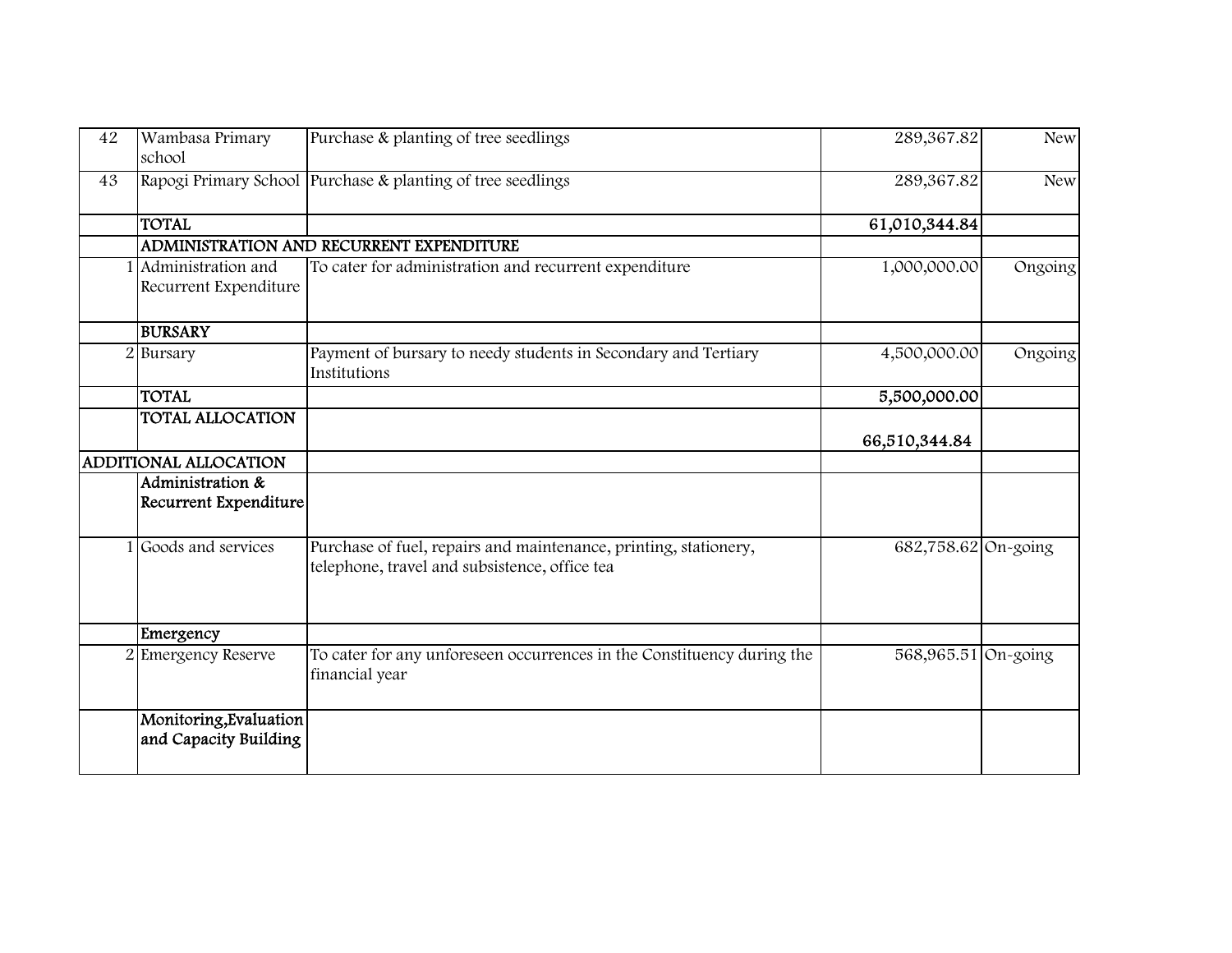| 3 Goods and services                     | Purchase of fuel, repairs and maintenance, printing, stationery, airtime,<br>travel and subsistence                                                                                                                                                                                                                                                                                                                                                                                                                                                                                                                                   | 341,379.32 On-going |  |
|------------------------------------------|---------------------------------------------------------------------------------------------------------------------------------------------------------------------------------------------------------------------------------------------------------------------------------------------------------------------------------------------------------------------------------------------------------------------------------------------------------------------------------------------------------------------------------------------------------------------------------------------------------------------------------------|---------------------|--|
| Sports                                   |                                                                                                                                                                                                                                                                                                                                                                                                                                                                                                                                                                                                                                       |                     |  |
| 4 Constituency sports<br>tournament      | Carrying out constituency sports tournaments including football,<br>athletics, volley ball and the winning teams will be awarded with<br>uniforms, balls and trophies                                                                                                                                                                                                                                                                                                                                                                                                                                                                 | 227,582.20 New      |  |
| Environment                              |                                                                                                                                                                                                                                                                                                                                                                                                                                                                                                                                                                                                                                       |                     |  |
| 5 Constituency<br>Environmental Projects | Purchase & planting of tree seedlings at Sangwe Primary School (Kshs<br>113,791.10) and Barmoufu Primary school (Kshs 113,791.10) where the trees<br>will be planted on 2000m piece of land in each school. (Assorted seedlings<br>each 1000 pieces each at 40 Shs for 4 types of seedlings namely: Eucalyptus<br>Grandis, Eucalyptus Camaldesi, Gravellia Robuster, Assorted flowers (Kshs<br>160,000) Transport cost Kshs 40,000,2 wheelbarrows - Kshs 12,582.20,10<br>jembes - Kshs 6,000, 10 watering cans - Kshs 7,000, 4 rakes - Kshs<br>2,000 (Equipments will be kept at the NGCDFC office stores after planting of<br>trees) | 227,582.20 New      |  |
| NG-CDF Office                            |                                                                                                                                                                                                                                                                                                                                                                                                                                                                                                                                                                                                                                       |                     |  |
| 6 NG-CDF Hall                            | Renovation of hall; fittings, plastering and painting (Kshs.<br>1,000,000.00) & purchase of furniture ~5 Tables and 16 chairs<br>(Kshs.500,000)                                                                                                                                                                                                                                                                                                                                                                                                                                                                                       | 1,500,000.00 New    |  |
| Primary School                           |                                                                                                                                                                                                                                                                                                                                                                                                                                                                                                                                                                                                                                       |                     |  |